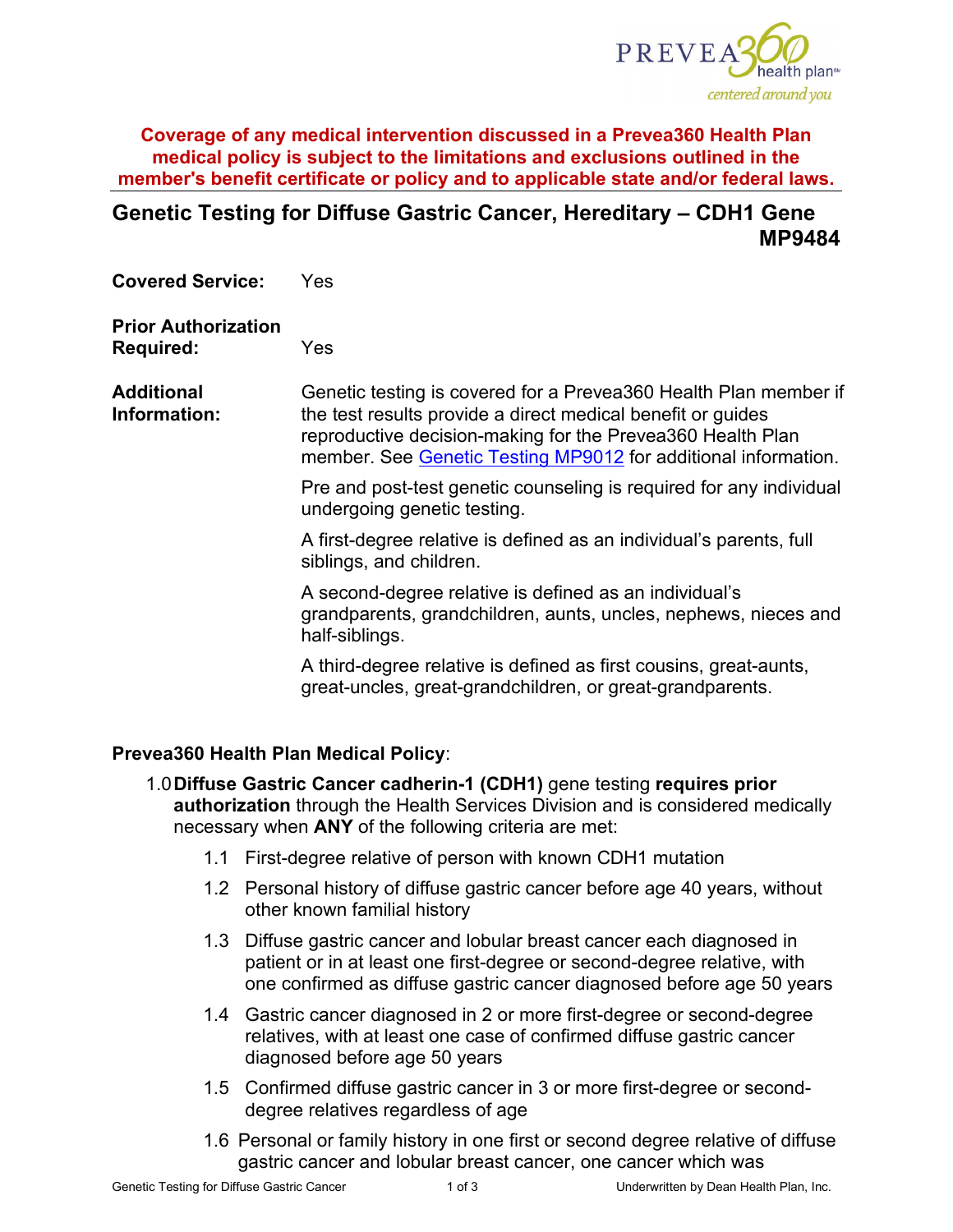

**Coverage of any medical intervention discussed in a Prevea360 Health Plan medical policy is subject to the limitations and exclusions outlined in the member's benefit certificate or policy and to applicable state and/or federal laws.**

diagnosed before age 50.

- 1.7 Gastric cancer at any age and a family history of juvenile polyps or gastrointestinal polyposis
- 1.8 Gastric cancer at any age and a family history of cancers associated with Lynch syndrome (colorectal, endometrial, small bowel, or urinary tract cancer
- 1.9 Family history of gastric cancer and breast cancer in one patient with one diagnosis before age 50, juvenile polyps, or gastrointestinal polyposis in a close relative
- 2.0 CDH1 testing is considered experimental and investigational and therefore is not medically necessary for all other indications.

## **CPT/HCPCS Codes Related to MP9484**

The list of codes (and their descriptors, if any) is provided for informational purposes only and may not be all inclusive or current. Listing of a code in this medical policy does not imply that the service described by the code is a covered or non-covered service. Benefit coverage for any service is determined by the member's policy of health coverage with Prevea360 Health Plan. Inclusion of a code above does not imply any right to reimbursement or guarantee claim payment. Other medical policies may also apply. **This list may not be all-inclusive.**

| 81403 | Molecular Pathology Procedure Level 4                                                                                                                                                                                                                                                                      |  |
|-------|------------------------------------------------------------------------------------------------------------------------------------------------------------------------------------------------------------------------------------------------------------------------------------------------------------|--|
| 81406 | Molecular Pathology Procedure Level 7                                                                                                                                                                                                                                                                      |  |
| 81435 | Hereditary colon cancer disorders (eg, Lynch syndrome, PTEN<br>hamartoma syndrome, Cowden syndrome, familial adenomatosis<br>polyposis); genomic sequence analysis panel, must include sequencing of<br>at least 10 genes, including APC, BMPR1A, CDH1, MLH1, MSH2, MSH6,<br>MUTYH, PTEN, SMAD4, and STK11 |  |
| 81479 | Unlisted molecular pathology procedure                                                                                                                                                                                                                                                                     |  |